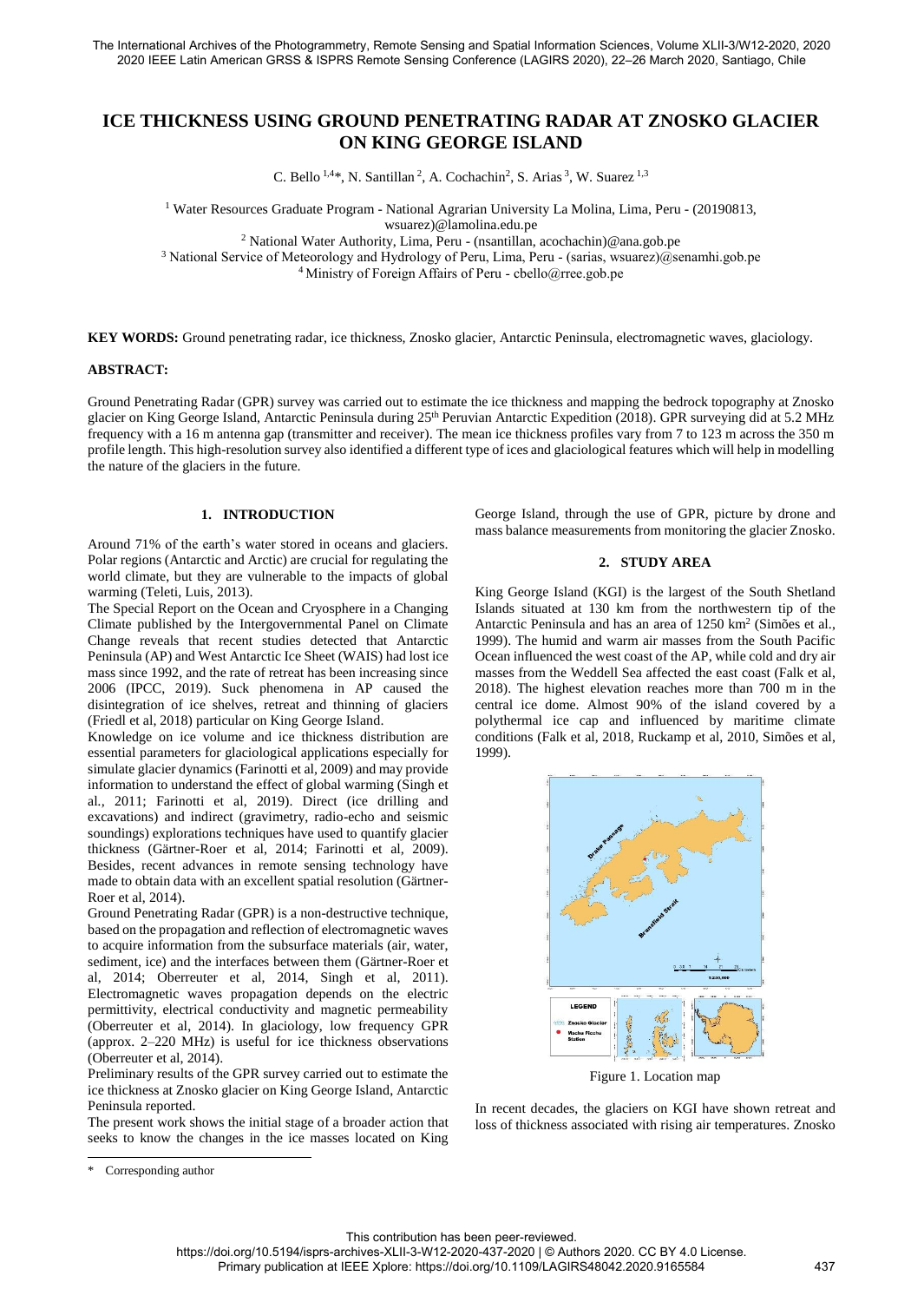glacier is located (Figure 1) in King George Island South Shetland Islands of the Antarctic Peninsula, has an area of 2.4 km<sup>2</sup> with an elevation range from 2 to 256 m with an average slope of 15%.

## **3. METHODS**

Since 2013 the National Service of Meteorology and Hydrology of Peru (SENAMHI) and the National Water Authority (ANA) participate in the Peruvian Antarctic Expeditions with a project that intends to study the ice volume changes and mass balance at Znosko glacier on KGI.

During the  $25<sup>th</sup>$  (2018) and  $26<sup>th</sup>$  (2019) Peruvian Antarctic Expedition, a GPR survey was carried out, and a total of 19 stakes located in the ablation zone of the Znosko glacier, respectively. Also, a topographic survey was conducted by photogrammetry method by the National Geographic Institute (IGN).

For the present study, GPR profiles were performed for three days during the 25<sup>th</sup> Peruvian Antarctic Expedition in February 2018. The GPR system consists of a transmitter and a receiver, with corresponding antennae (bistatic arrangement). We use a radar HF unit made by Unmanned Industrial with antennas at a central frequency of 5.2 MHz (16 m antenna length). The radar survey was performed by two operators (transmitter and receiver) on foot with a 25 m of the separation distance between them. 8 profiles measured with a length of approximately 350 m. Postprocessing and data analyses carried out using Reflexw V7.5.5 (Sandmeier Scientific Software).



Figure 2. GPR operational principles. Figure is from Singh, 2012.

Unmanned Aerial Vehicle (UAV) photogrammetry has emerged as an on-demand method to generate high-resolution datasets, including DEMs and orthorectified images (orthophotos). During the 26<sup>th</sup> Peruvian Antarctic Expedition, we used a self-assembled UAV platform equipped with a Sony Alfa 500/RGB digital camera which has a 16 mm focal length and a 23-megapixel resolution. The Quadcopter has an onboard navigation system, and the whole platform weighs approximately 3 kg. DEM composed with 5 m of exceptional resolution and accuracy of  $0.7$  cm  $(X)$  and  $(Y)$  in the horizontal directions and  $2$  cm  $(Z)$  in the vertical direction.

#### **4. RESULTS**

Figure 3 shows the colour-coded ice thickness along with all acquired GPR profiles, indicating that the subglacial topography has a minimal roughness.

During the radar survey, data collected over 350 m. GPR sections at Znosko Glacier show the ice thickness distribution varies at different parts in the tongue of the glacier. Ice thickness ranges from around 7 m at the eastern margin to a maximum ice thickness of 123 m on the western part of the central flat area (Figure 4). A contribution to the difference between ice thickness and surface elevation change could result from basal melting related to the thermal regime and ice flow conditions of the ice cap in KGI (Ruckamp et al, 2010, Simões et al, 1999).



Figure 3: GPR reflection.



Figure 4. Ice thickness distribution Znosko glacier.

### **5. CONCLUSIONS**

GPR is a non-destructive technique with the potential to estimate the ice thickness directly and identify englacial subsurface features. However, in many cases, additional information from different sources is required to interpret the radar data. A lowfrequency antenna used for the GPR survey carried out in the 2018 summer. The study has shown that Znosko glacier thickness changed from 7 to 123 m across the 350 m profile length. The mass balance loss for Znosko glacier was around 2.41 m/per year (until 80 m above sea level). The next step will be the comparison between mass changes obtained from glaciological measurements and the geodetic method to assess the temporal evolution of glacier mass balance in recent years. Also, through atmosphere-ocean general circulation models (AOGCMs) simulate the effect of climate change on the mass balance of Znosko glacier.

#### **6. ACKNOWLEDGEMENTS**

The National Antarctic Program of Peru supported this study. Fieldwork in Antarctica was carried out in cooperation with the National Geographic Institute (IGN) and Glaciar + project (CARE and Zurich University) the Swiss cooperation in Peru for the training in the GPR system. This study is part of a PhD research from the Water Resources Graduate Program - National Agrarian University.